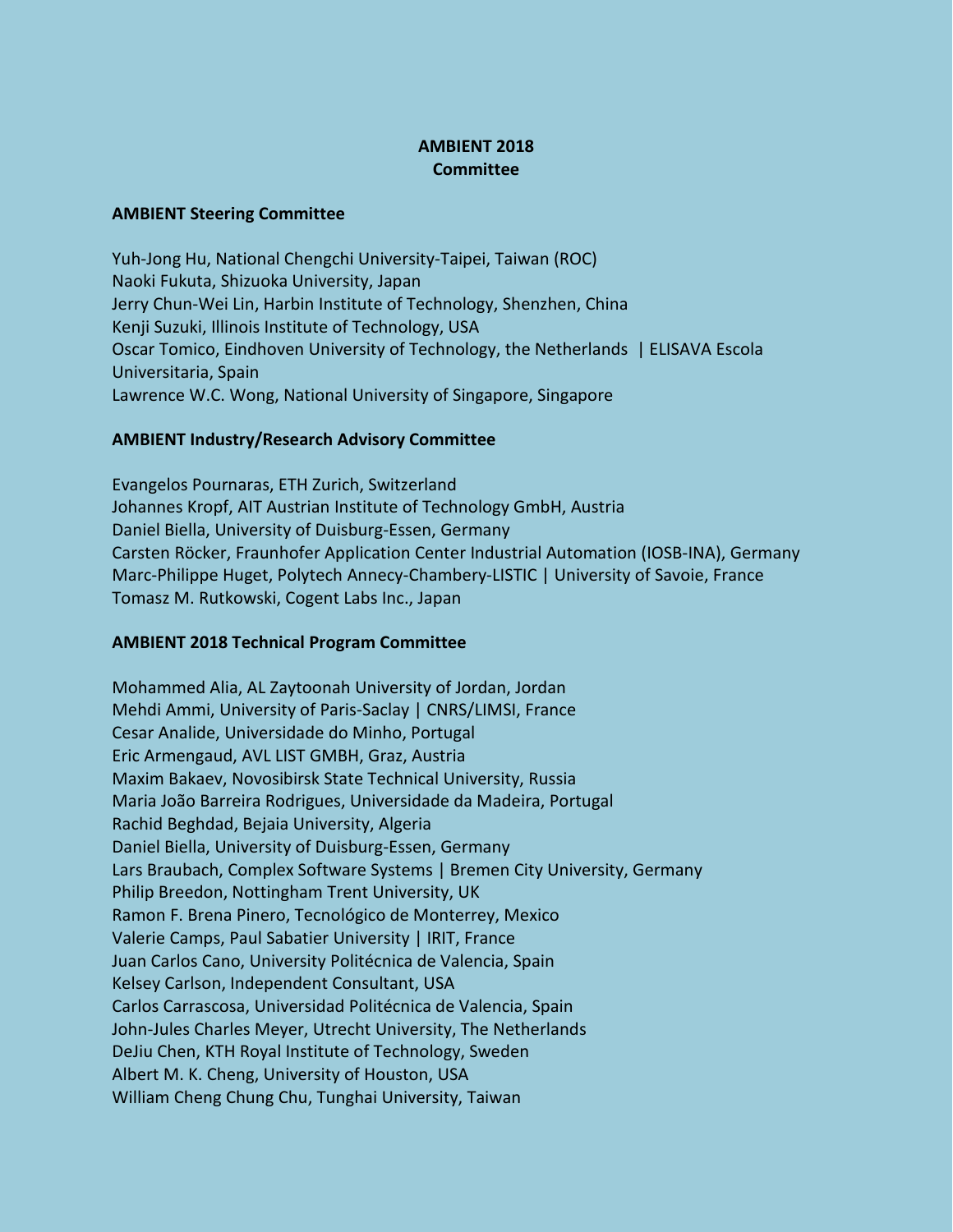Juan Manuel Corchado Rodríguez, University of Salamanca, Spain Mauro Dragone, Heriot-Watt University | Edinburgh Center for Robotics, UK Rachida Dssouli, Concordia University, Canada Mauro Dragone, Heriot-Watt University | Edinburgh Center for Robotics, UK Duarte Duque, 2Ai - Polytechnic Institute of Cávado and Ave, Barcelos, Portugal Christiane Eichenberg, Sigmund Freud University Vienna, Austria Ahmed El Oualkadi, Abdelmalek Essaadi University, Morocco Larbi Esmahi, Athabasca University, Canada Imad Ez-zazi, National School of Applied Sciences of Tangier | University of Abdelmalek Essaadi, **Morocco** Biyi Fang, Michigan State University, USA Gianni Fenu, University of Cagliari, Italy Jesus Fontecha, University of Castilla-La Mancha, Spain Naoki Fukuta, Shizuoka University, Japan Claudio Gallicchio, Universita' di Pisa, Italy Matjaz Gams, Jožef Stefan Institute - Ljubljana, Slovenia Musab Ghadi, Lab-STICC | University of Bretagne Occidentale, France Marie-Pierre Gleizes, IRIT, France Huan Gui, University of Illinois at Urbana-Champaign, USA Maki Habib, American University in Cairo, Egypt Ileana Hamburg, Institut Arbeit und Technik, Germany Ibrahim A. Hameed, Norwegian University of Science and Technology (NTNU) in Ålesund, Norway Ahmad Harb, German Jordanian University, Jordan Jean Hennebert, iCoSys Institute | University of Applied Sciences HES-SO, Fribourg, Switzerland Mehrdad Hessar, University of Washington, USA Tzung-Pei Hong, National University of Kaohsiung, Taiwan Yining Hu, University of New South Wales / Data61-CSIRO, Australia Yuh-Jong Hu, National Chengchi University-Taipei, Taiwan (ROC) Marc-Philippe Huget, Polytech Annecy-Chambery-LISTIC | University of Savoie, France Reyes Juárez Ramírez, Universidad Autonoma de Baja California, Mexico Martin Kampel, Vienna University of Technology, Austria Viirj Kan, Primitive Labs / Samsung Research America, USA Imrul Kayes, Sonobi, Inc., USA Dina Khattab, Ain Shams University, Cairo, Egypt Maher Khemakhem, King Abdulaziz University, Jeddah, KSA Johannes Kropf, AIT Austrian Institute of Technology GmbH, Austria Adam Krzyzak, Concordia University, Montreal, Canada Markus Kucera, Ostbayerische Technische Hochschule Regensburg (OTH Regensburg), **Germany** Frédéric Le Mouël, INSA Lyon, France Fedor Lehocki, National Centre of Telemedicine Services | Slovak University of Technology, Slovakia Lenka Lhotská, Czech Institute of Informatics, Robotics and Cybernetics | Czech Technical